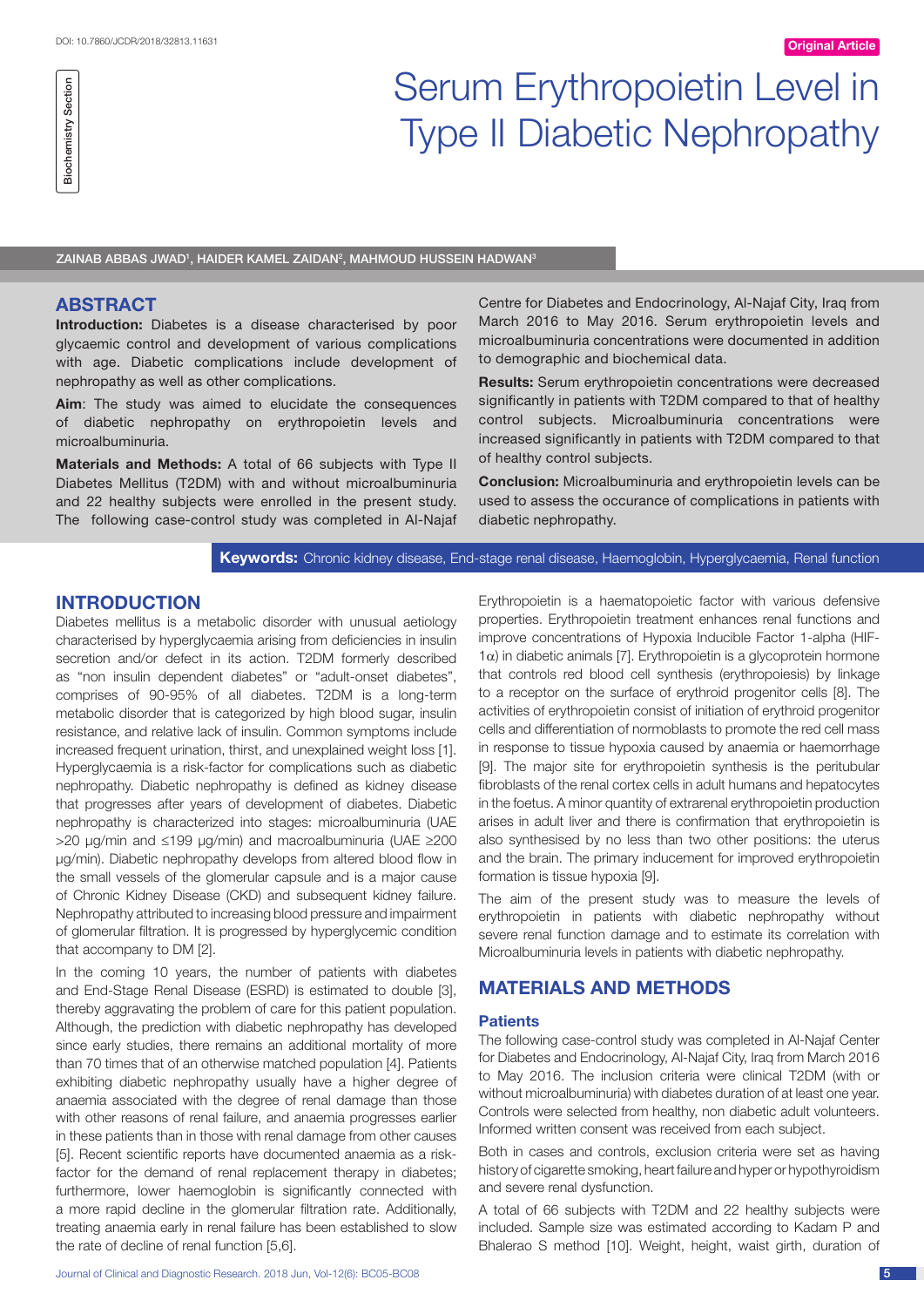diabetes (in patients), vital signs, including systolic and diastolic blood pressure were documented for each subject. Diabetic patients were classified into three groups: diabetic patients without complication, diabetic patients with hypertension and diabetic patients with nephropathy and hypertension.

Ten millilitres venous blood sample was taken from each subject subsequent to a fasting period of 10 hours. After centrifugation at 400 x g for 10 minutes, serum samples were supported and were stored at -40°C until investigation.

This study was completed in accordance with the ethical standards set by the Declaration of Helsinki and was approved by the ethics committee of Chemistry Department/University of Babylon-Iraq.

#### **Analytical Methods**

Erythropoietin (EPO) determination: EPO was measured using an Enzyme Linked Immunosorbent Assay (ELISA) based on the doubleantibody sandwich method {Human EPO (Erythropoietin) ELISA Kit; Elabscience; UK}. The procedure included the addition of 100 μL of biotin conjugated detection antibody, standards and test samples to the wells of micro plate. The second step involved washing with 10 mM phosphate buffer solution pH 7.4. The third step comprised of Horseradish Peroxidase (HRP)-Streptavidin addition; then unbound conjugates were washed away with wash buffer. The fourth step comprised of 3,3', 5,5'-Tetramethylbenzidine (TMB) substrates to visualise HRP enzymatic reaction. HRP catalysed TMB to form a blue coloured product that changed into yellow after adding acidic stop solution. Finally, micro plate reader was used to measure the absorbance at 450 nm, and then the concentration of EPO was calculated [11].

Microalbuminuria (MAU) determination: MAU was measured using ELISA based on the double-antibody sandwich method

{Human MAU (Microalbuminuria) ELISA Kit; Elabscience; UK}. The procedure included addition of 100 μL of biotin conjugated detection antibody, standards and test samples to the wells of micro plate. The second step was washing with 10 mM phosphate buffer solution at pH 7.4. The third step comprised HRP-Streptavidin addition; then unbound conjugates were washed away with wash buffer. The fourth step comprised TMB substrates to visualise HRP enzymatic reaction. HRP was catalysed TMB to form a blue color product that changed into yellow after adding acidic stop solution. Finally, micro plate reader was used to measure the absorbance at 450 nm, and then the concentration of MAU was calculated [12].

### **STATISTICAL ANALYSIS**

The statistical analysis was done using Statistical Package for the Social Sciences (SPSS) Version 21 (SPSS Inc., Chicago, USA). The results are presented as mean±SD. Comparisons between groups were done using one-way Analysis of Variance (ANOVA). Differences between the groups with respect to the distribution of categorical variables were examined using the t-test; p-values ≤0.05 were considered to be statistically significant.

## **Results**

Patient characteristics and research laboratory results are shown in [Table/Fig-1]. There was no significant difference in the age of T2DM patients and controls (p-value=0.89). Patients with T2DM had significantly higher HbA1c compared to healthy subjects (p-value=0.031), as shown in [Table/Fig-1]. Serum EPO concentrations were decreased in T2DM compared to controls and/or other groups, as shown in [Table/Fig-2]. EPO levels correlate with microalbuminuria in diabetic nephropathy groups, as shown in [Table/Fig-3]. The results of the present study show a significantly

| Group<br>Parameter       | <b>Healthy subjects</b> | All diabetic subjects              | Diabetic without complication        | Diabetic with hypertension           | Diabetic nephropathy with hypertension |
|--------------------------|-------------------------|------------------------------------|--------------------------------------|--------------------------------------|----------------------------------------|
| Number                   | 22                      | 66                                 | 22                                   | 22                                   | 22                                     |
| Age (years)              | $46.31 \pm 7.434$       | 54.60±7.094<br>$(p-value=0.89)$    | 56.32+4.84<br>$(p-value=0.87)$       | $52.53 \pm 5.58$<br>$(p-value=0.83)$ | 53.60+7.28<br>$(p$ -value=0.84)        |
| BMI (kg/m <sup>2</sup> ) | 27.95+3.79              | $29.41 + 4.12$<br>$(p-value=0.92)$ | $27.42 + 3.18$<br>$(p-value=0.94)$   | $30.08 + 5.51$<br>$(p-value=0.89)$   | $29.70 + 3.47$<br>$(p$ -value=0.91)    |
| HbA1c                    | $5.69 + 1.16$           | $8.45 + 2.46$<br>$(p-value=0.031)$ | $7.47 \pm 2.52$<br>$(p-value=0.036)$ | $7.93 + 2.24$<br>$(p-value=0.038)$   | $7.41 + 1.67$<br>$(p-value=0.043)$     |

**[Table/Fig-1]:** Age, body mass index and glycated haemoglobin of the diabetic patients and controls: Quantitative variables are express -<br>\*The mean difference is significant at the 0.05 level

| <b>Clinical parameter</b>                                                                                                      | Group<br>Duration of Diabetes (year) | Control    | <b>Total study</b><br><b>Diabetic Population</b> | Diabetic without<br>complication | Diabetic with<br>hypertension | Diabetic nephropathy<br>with hypertension |  |
|--------------------------------------------------------------------------------------------------------------------------------|--------------------------------------|------------|--------------------------------------------------|----------------------------------|-------------------------------|-------------------------------------------|--|
|                                                                                                                                | $< 5$ years                          | 1600±366.6 | 1667+500.6                                       | 1618+535.6                       | 1739.00+360.05                | 1719.0+344.57                             |  |
| Erythropoietin (pg/mL)                                                                                                         | $(5-10)$ years                       |            | 1550.4+205.8                                     | 1549.66±196.78                   | 1650.40+166.8                 | 1675.0+172.67                             |  |
|                                                                                                                                | >10 years                            |            | 1604.52+531.63                                   | 1630.66+498.10                   | 1159.12+710.84                | 1514.66+325.8                             |  |
|                                                                                                                                | $<$ 5 years                          | 11.90+4.47 | 84.4±55.25                                       | $43.33+29.43$                    | 16.66±11.54                   | $80.00 \pm 62.6$                          |  |
| Microalbuminuria (mg/L)                                                                                                        | $(5-10)$ years                       |            | 98.0+48.74                                       | 63.0+51.25                       | 103.33±36.14                  | 122.6±38.34                               |  |
|                                                                                                                                | >10 years                            |            | $92.22 \pm 57.55$                                | 84.38±46.55                      | $90.00 \pm 69.28$             | 136.66±36.14                              |  |
| <b>Table/Fig-21:</b> Comparison of microalbuminuria and erythropoietin concentration in healthy controls and diabetic patient. |                                      |            |                                                  |                                  |                               |                                           |  |

|                           | Group                       | Control               | <b>Total study</b><br><b>Diabetic Population</b> | Diabetic without<br>complication | Diabetic with<br>hypertension | Diabetic nephropathy<br>with hypertension |
|---------------------------|-----------------------------|-----------------------|--------------------------------------------------|----------------------------------|-------------------------------|-------------------------------------------|
| <b>Clinical parameter</b> | Duration of Diabetes (year) | p-value<br>$(t-test)$ | p-value<br>$(t-test)$                            | p-value<br>$(t-test)$            | p-value<br>$(t-test)$         | p-value<br>$(t-test)$                     |
|                           | $< 5$ years                 |                       | 0.305                                            | 0.318                            | 0.177                         | 0.123                                     |
| Erythropoietin (pg/mL)    | $(5-10)$ years              | ----                  | 0.187                                            | 0.179                            | 0.344                         | 0.127                                     |
|                           | $> 10$ years                |                       | 0.233                                            | 0.188                            | $0.033*$                      | 0.211                                     |
|                           | $< 5$ years                 |                       | $0.015*$                                         | $0.009*$                         | $0.028*$                      | $0.008*$                                  |
| Microalbuminuria (mg/L)   | $(5-10)$ years              | $- - - -$             | $0.009*$                                         | $0.119*$                         | $0.004*$                      | $0.005*$                                  |
|                           | $> 10$ years                |                       | $0.004*$                                         | $0.019*$                         | $0.005*$                      | $0.007*$                                  |

**[Table/Fig-3]:** Statistical analyses of microalbuminuria and erythropoietin concentration in the groups of diabetic patients compared with healthy control group. A p-value was obtained by using student t-test. Groups presented in same format as in [Table/Fig-2]. \*The mean difference is significant at the 0.05 level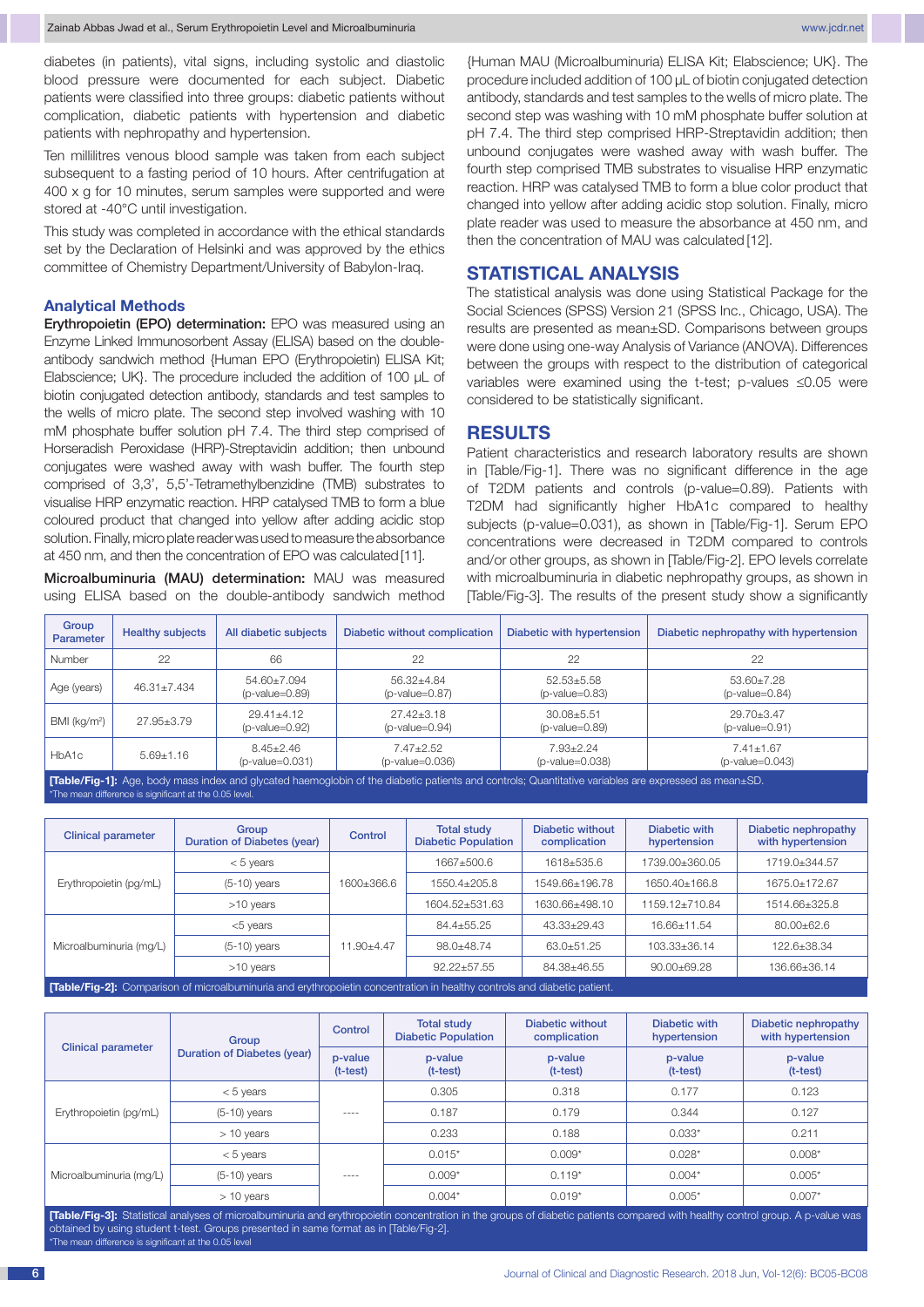decrement (p=0.033) of serum EPO concentration of diabetic patients with hypertension compared to the levels of control subject; on the other hand, microalbuminuria levels were increased significantly (p=0.015) in diabetic patients compared to the levels of control subject.

## **Discussion**

Anaemia is a usual conclusion in diabetes, particularly in patients with nephropathy. The results of the current study show a significant decrement of EPO concentrations of diabetic patients with hypertension after >10 years of duration of diabetes (p-value = 0.033), as shown in [table/Fig-2]. The negative correlation between erythropoitin levels and micro albuminuria in T2DM patients with nephropathy was obtained (p-value =  $0.042$ ;  $r = -63$ ). Other groups showed non-significant change in EPO levels. The most significant associations of EPO are indicators of renal function. On the other hand, the microalbuminuria is closely related to this change (p-value=0.015), as shown in [table/Fig-3]. The findings of the current study are compatible with that of the previous studies, which indicated EPO deficiency in patients with T2DM and unrecognised anaemia in diabetic patients. In spite of scientific conclusions that specified plasma EPO concentrations are generally low in diabetic subjects, anaemia and EPO are not routinely assessed in diabetic subjects. Erythropoietin deficiency owes to efferent sensitive interruption of the kidney that resulted from diabetic nephropathy. The subclinical inflammation is indicating the functional iron insufficiency through increased hepcidin concentration [13], increased non selective proteinuria excretion, transferrin and EPO loss, improved red blood cell destruction and advanced glycation end products [14].

A function of chronic inflammation concerning anaemia in diabetes mellitus is also expected. Recent conclusion recommend that diabetic patients have higher ferritin and hepcidin concentrations than matched non diabetic subjects [15]. Concentrations of ferritin as an indicator of inflammation and hepcidin were shown to associate effectively in numerous populations comprising patients with diabetes mellitus [15,16].

While the previous studies [17-19] have indicated that serum EPO concentrations were lower in T2DM patients compared to control subjects; there were no significant alterations in haemoglobin concentrations between the groups. Low EPO concentrations with normal haemoglobin have been documented in normo albuminuric and micro-albuminuric T2DM patients. Conversely, the previous reports [20,21] in normo-albuminuric T2DM were restricted by non characterisation of patient groups in terms of glomerular filtration rate and albuminuria and/or absence of a control group, and lack of documentation on haematinic concentrations.

Microalbuminuria has been estimated to be the first significant indicator of diabetic nephropathy [22]. Around 30% of T2DM patients may have microalbuminuria or proteinuria at analysis [23]. Primary microalbuminuria may arise from glomerular and proximal tubular dysfunction [24]. On the other hand, in diabetic patients with normal renal function, intensified urinary excretion of N-acetyl-b-D-glucosaminidase (NAG) and Retinol-Binding Protein (RBP) may specify proximal tubular injury and possibly help in recognising patients at high-risk of developing diabetic nephropathy [25].

The most essential correlations of EPO are markers of renal function. Conversely, the most significant determining factor of EPO deficiency is the estimation of the degree of albuminuria [26]. The results of the current study are compatible with previous documents that showed EPO deficiency in patients with T2DM and undiagnosed anaemia in diabetic patients [5,27].

It is often supposed that in patients with diabetes, anaemia may be due to reduced EPO production as a result of declining kidney function, but the results of the applied studies have showed that high number of normoalbuminuric patients have EPO deficiency. These documents suggest that progress of diabetic kidney

disease is not a complete originator of low EPO [26]. A previous study described a similar conclusion and established that low EPO and insufficient response to anaemia could be indicators of diabetic kidney disease in the existence or absence of overt renal damage [29]. Progress of EPO deficiency in diabetic patients is prospective gradual development that initiates early during the progress of diabetic nephropathy, interstitial damage decreasing the number of EPO producing fibroblasts and causing EPO deficiency [19].

#### **Limitation**

The current study was a case-control study which estimated the parameters at one point of time. Other limitations comprise limited sample size with less number of controls.

#### **Conclusion**

This study confirmed that EPO deficiency is common in diabetic nephropathy patients and increases steadily with advancing duration of diabetes. EPO levels were linked directly with Microalbuminuria concentrations in T2DM patients with nephropathy. Furthermore, the prevalence of EPO deficiency is higher in diabetic patients compared to matched non diabetic subjects.

#### **References**

- [1] American Diabetes Association. Diagnosis and classification of diabetes mellitus. Diabetes Care. 2010;33(Suppl. 1):S62-69.
- [2] Sego S. Pathophysiology of diabetic nephropathy. Nephrol Nurs J. 2007;34(6):631-33.
- [3] Gao A, Osgood ND, Jiang Y, Dyck RF. Projecting prevalence, costs and evaluating simulated interventions for diabetic end stage renal disease in a Canadian population of aboriginal and non-aboriginal people: an agent based approach. BMC Nephrol. 2017;18(1):283.
- [4] O'hare AM, Rodriguez RA, Bowling CB. Caring for patients with kidney disease: shifting the paradigm from evidence-based medicine to patient-centered care. Nephrol Dial Transplant. 2016;31(3):368-75.
- [5] Antwi-Bafour S, Hammond S, Adjei JK, Kyeremeh R, Martin-Odoom A, Ekem I. A case-control study of prevalence of anemia among patients with type 2 diabetes. J Med Case Rep. 2016;10(1):110.
- [6] Palant CE, Amdur RL, Chawla LS. Long-term consequences of acute kidney injury in the perioperative setting. Curr Opin Anesthesiol. 2017;30(1):100-04.
- [7] Khaksari M, Mehrjerdi FZ, Rezvani ME, Safari F, Mirgalili A, Niknazar S. The role of erythropoietin in remote renal preconditioning on hippocampus ischemia/ reperfusion injury. J Physiol Sci. 2017;67(1):163-71.
- [8] Uversky VN, Redwan EM. Erythropoietin and co: intrinsic structure and functional disorder. Mol Biosyst. 2017;13(1):56-72.
- [9] Suzuki N, Yamamoto M. Roles of renal erythropoietin-producing (REP) cells in the maintenance of systemic oxygen homeostasis. Pflüg Arch-Eur J Physio. 2016;468(1):3-12.
- [10] Kadam P, Bhalerao S. Sample size calculation. Int J Ayurveda Res. 2010;1(1):55.
- [11] Noea G, Riedel W, Kubanek B, Rich IN. A sensitive sandwich ELISA for measuring erythropoietin in human serum. Br J Haematol. 1992;80(3):285-92.
- [12] Mogensen CE. Microalbuminuria predicts clinical proteinuria and early mortality in maturity-onset diabetes. N Engl J Med. 1984;310(6):356-60.
- [13] Loutradis C, Skodra A, Georgianos P, Tolika P, Alexandrou D, Avdelidou A, et al. Diabetes mellitus increases the prevalence of anemia in patients with chronic kidney disease: A nested case-control study. World J Nephrol. 2016;5(4):358-66.
- [14] Vallon V, Komers R. Pathophysiology of the diabetic kidney. Compr Physiol. 2011;1(3):1175.
- [15] Jiang F, Sun ZZ, Tang YT, Xu C, Jiao XY. Hepcidin expression and iron parameters change in Type 2 diabetic patients. Diabetes Res Clin Pract. 2011;93(1):43-48.
- [16] van Santen S, van Dongen Lases EC, de Vegt F, Laarakkers CM, van Riel PL, van Ede AE, et al. Hepcidin and hemoglobin content parameters in the diagnosis of iron deficiency in rheumatoid arthritis patients with anemia. Arthritis Rheum. 2011;63(12):3672-80.
- [17] Kacso AC, Bondor CI, Coman AL, Potra AR, Georgescu CE. Determinants of visfatin in type 2 diabetes patients with diabetic kidney disease: Relationship to inflammation, adiposity and under carboxylated osteocalcin. Scand J Clin Lab Invest. 2016;76(3):217-25.
- [18] Symeonidis A, Kouraklis-Symeonidis A, Psiroyiannis A, Leotsinidis M, Kyriazopoulou V, Vassilakos P, et al. Inappropriately low erythropoietin response for the degree of anemia in patients with noninsulin-dependent diabetes mellitus. Annals of Hematology. 2006;85(2):79-85.
- [19] Bosman DR, Winkler AS, Marsden JT, Macdougall IC, Watkins PJ. Anemia with erythropoietin deficiency occurs early in diabetic nephropathy. Diabetes Care. 2001;24:495-99.
- [20] Ozanne SE, Rahmoune H, Guest PC. Multiplex biomarker approaches in type 2 diabetes mellitus research. Methods Mol Biol. 2017;1546:37-55.